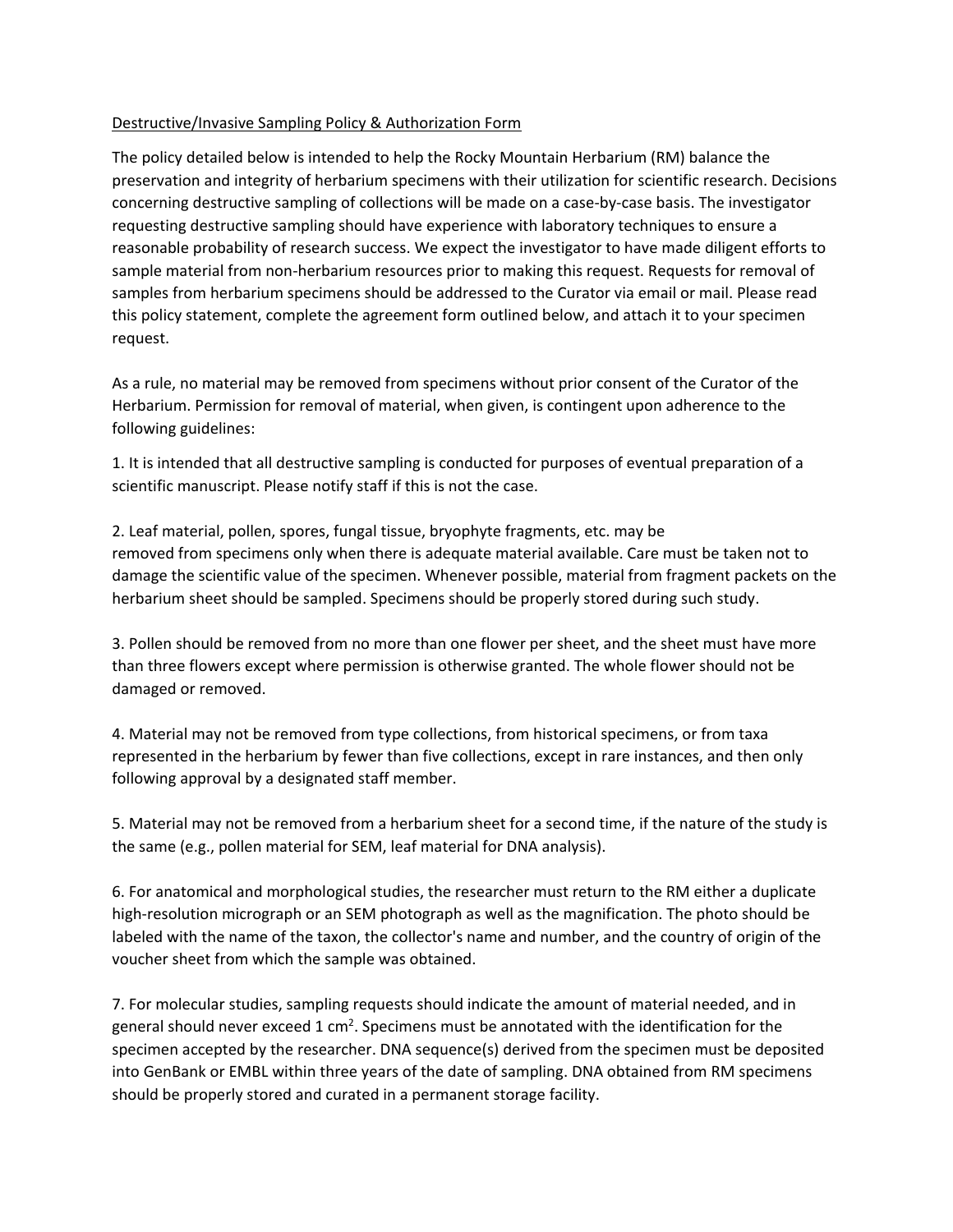8. For large or complicated requests of material for DNA extractions or other studies, researchers will be encouraged to visit RM to select specimens for sampling. Removal of material from specimens selected by the researcher will be made with supervision and approval by appropriate staff. Not only does a personal visit reduce the work required of the Herbarium staff, it allows the investigator to make more precise selections based on specimen age, material in packets, etc.

9. Each specimen sampled must be annotated, indicating the nature of the study, type of material removed, the researcher's name and institutional affiliation, and date of removal. Labels should not exceed  $\approx$  6 x 2 cm in size.

10. All policies related to RM specimens, as stated in the Rocky Mountain Herbarium Use Policies, apply to specimens used for destructive sampling.

If you need to conduct destructive sampling of RM specimens, and agree to sample materials under the above conditions, please complete and sign the form below, and include it with your sampling request to the Curator, Rocky Mountain Herbarium University of Wyoming, Department of Botany 3165, 1000 E. University Ave., Laramie, WY 82071, U.S.A. or email to **bnelsonn@uwyo.edu**.

Rocky Mountain Herbarium - Destructive Sampling Request

 I have read the Destructive/Invasive Sampling Policy of the Rocky Mountain Herbarium and promise to abide by the policy.

Research Investigator:

Printed Name: \_\_\_\_\_\_\_\_\_\_\_\_\_\_\_\_\_\_\_\_\_\_\_\_\_\_\_\_\_\_\_\_\_\_\_\_\_\_\_\_\_\_\_\_\_\_\_\_\_\_

Signature: \_\_\_\_\_\_\_\_\_\_\_\_\_\_\_\_\_\_\_\_\_\_\_\_\_\_\_\_\_\_\_\_\_\_\_\_\_\_\_\_\_\_\_\_\_\_\_\_\_\_\_\_\_\_

\_\_\_\_\_\_\_\_\_\_\_\_\_\_\_\_\_\_\_\_\_\_\_\_\_\_\_\_\_\_\_\_\_\_\_\_\_\_\_\_\_\_\_\_\_\_\_\_\_\_\_\_\_\_\_\_

\_\_\_\_\_\_\_\_\_\_\_\_\_\_\_\_\_\_\_\_\_\_\_\_\_\_\_\_\_\_\_\_\_\_\_\_\_\_\_\_\_\_\_\_\_\_\_\_\_\_\_\_\_\_\_\_

\_\_\_\_\_\_\_\_\_\_\_\_\_\_\_\_\_\_\_\_\_\_\_\_\_\_\_\_\_\_\_\_\_\_\_\_\_\_\_\_\_\_\_\_\_\_\_\_\_\_\_\_\_\_\_\_

Date: \_\_\_\_\_\_\_\_\_\_\_\_\_\_\_\_\_\_\_\_\_

Printed Name and address of the Institution:

Major Professor (if the Research Investigator is a graduate student):

Major Professor Printed Name: \_\_\_\_\_\_\_\_\_\_\_\_\_\_\_\_\_\_\_\_\_\_\_\_\_\_\_\_\_\_\_\_\_\_\_\_\_\_\_\_\_\_\_\_\_\_\_\_\_\_\_\_\_\_